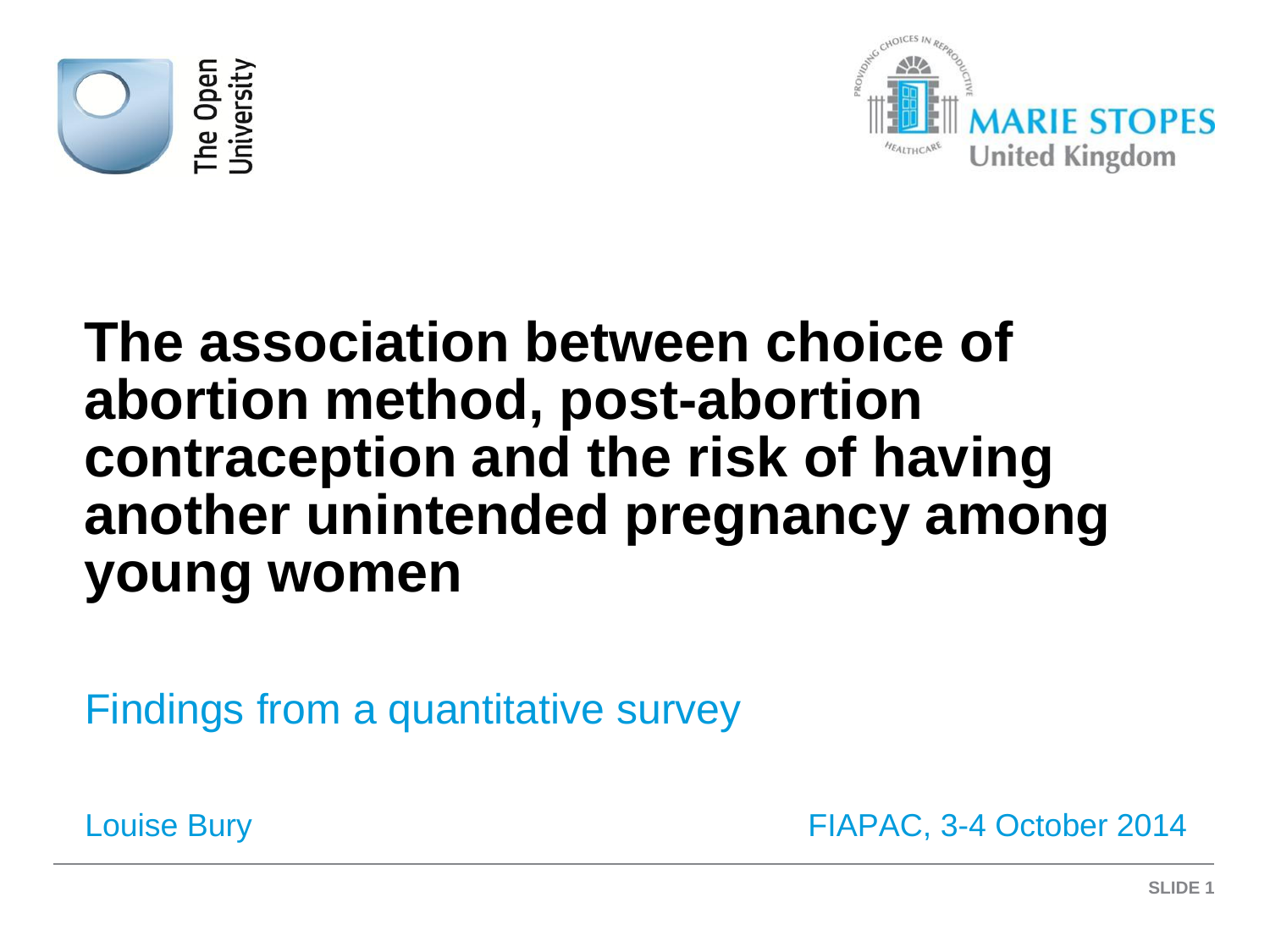# **Study background and objectives**



- The number of women who had one or more previous abortions is increasing. 27% of young women who had an abortion in 2012, had already had one or more previously
- In recent years there has been a "push" for abortion providers to promote and provide LARCs, e.g. dedicated LARC nurse at MSI
- Increase in women choosing to have Early Medical Abortion
- MSI funded study to explore the behavioural, social and service related factors that are associated with one or more unintended and unwanted pregnancy amongst young women (16-24 years)
- Cross sectional survey objectives: 1) Determine factors associated with having more than one abortion; 2) Measure uptake of contraception at 4 weeks post abortion; and 3) Determine factors associated with uptake of contraceptives post abortion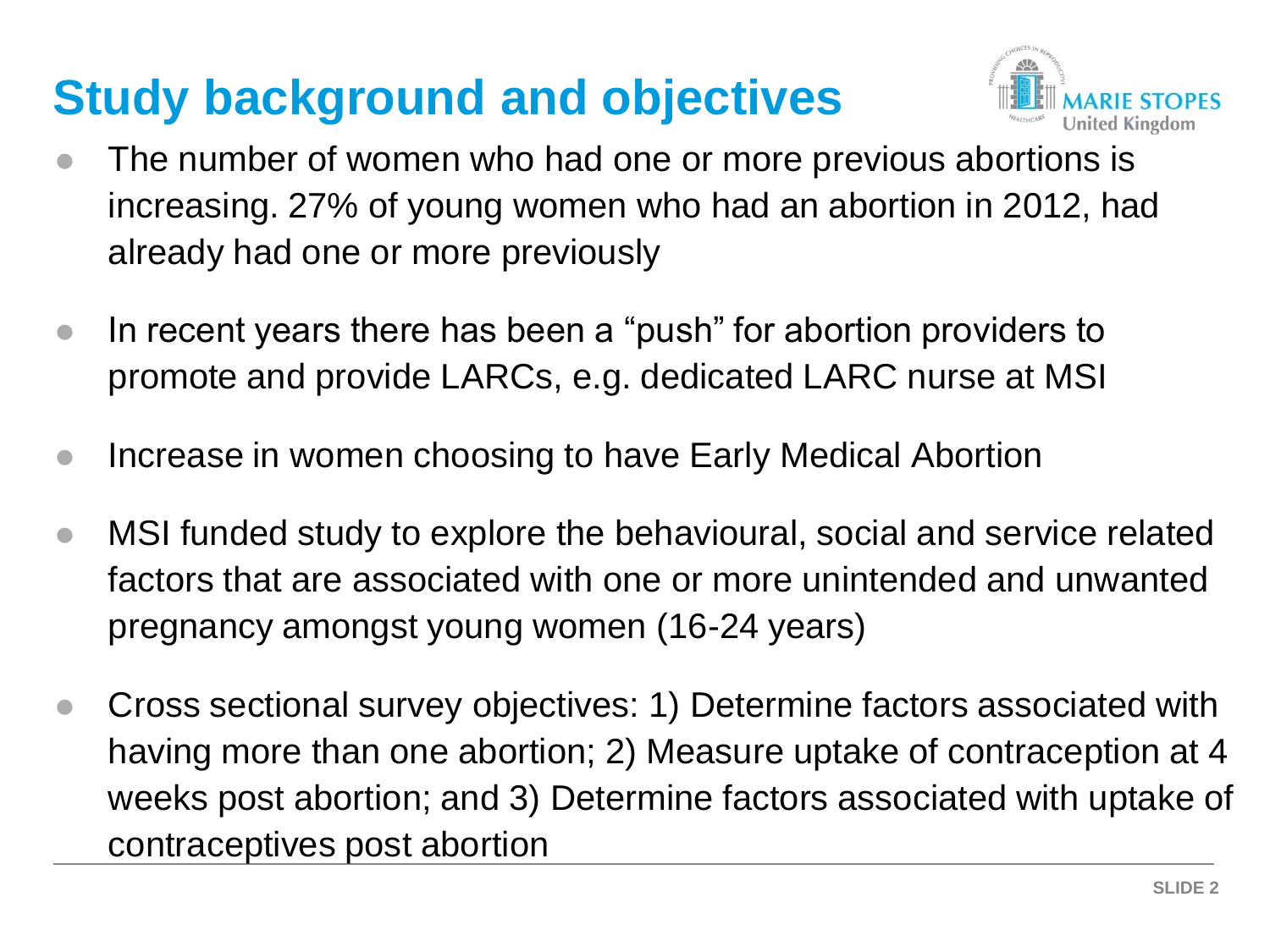### **Methods**

- Eligible women recruited after consultation at one of MSI's centres or via the Call Centre prior having an abortion
- Women consented to be contacted 4 weeks following their abortion. Telephone interview
- Asked about pre- and post- abortion contraceptive use and experience of consultation and service. Women who had a previous abortion asked about contraceptive use between last two abortions.



 Data collection started 18 June 2012 – 10 May 2013

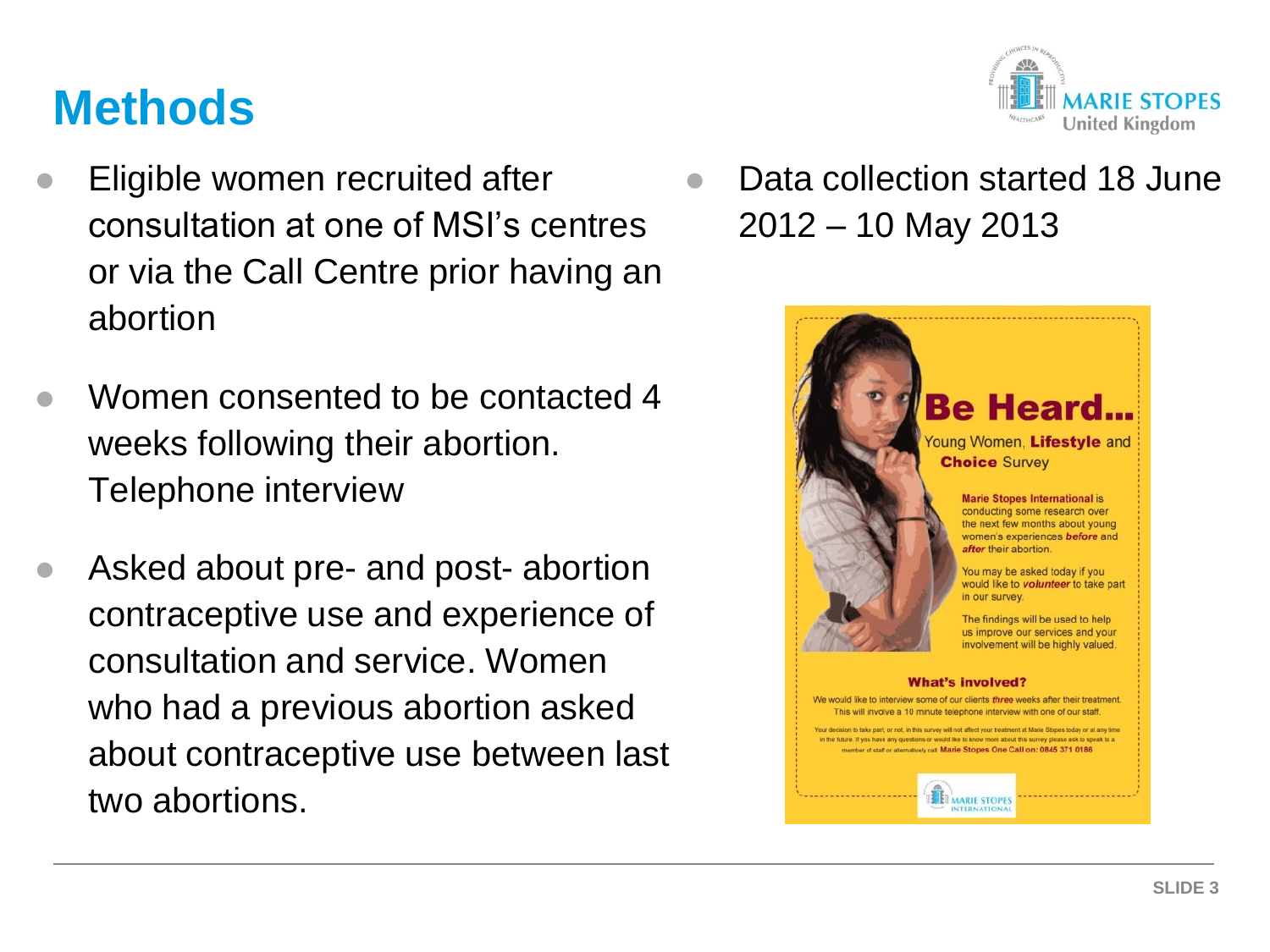### **Results: Contraceptive use and method of abortion**



- A total of 1,641 women recruited and 430 women completed an interview
- 28% (n=121) of women said they had had one or more previous abortions
- 57% reported to have been using contraception, namely the pill and condom, at the time they got pregnant.
	- $\triangleright$  Failed to work due to inconsistent or improper use. Majority did not know why they got pregnant
- Majority of young women chose to have a surgical abortion (63%)
- More women choosing a surgical abortion were more likely to have had a previous abortion than those choosing early medical abortion (33.1% vs. 20.4%; p value=0.005)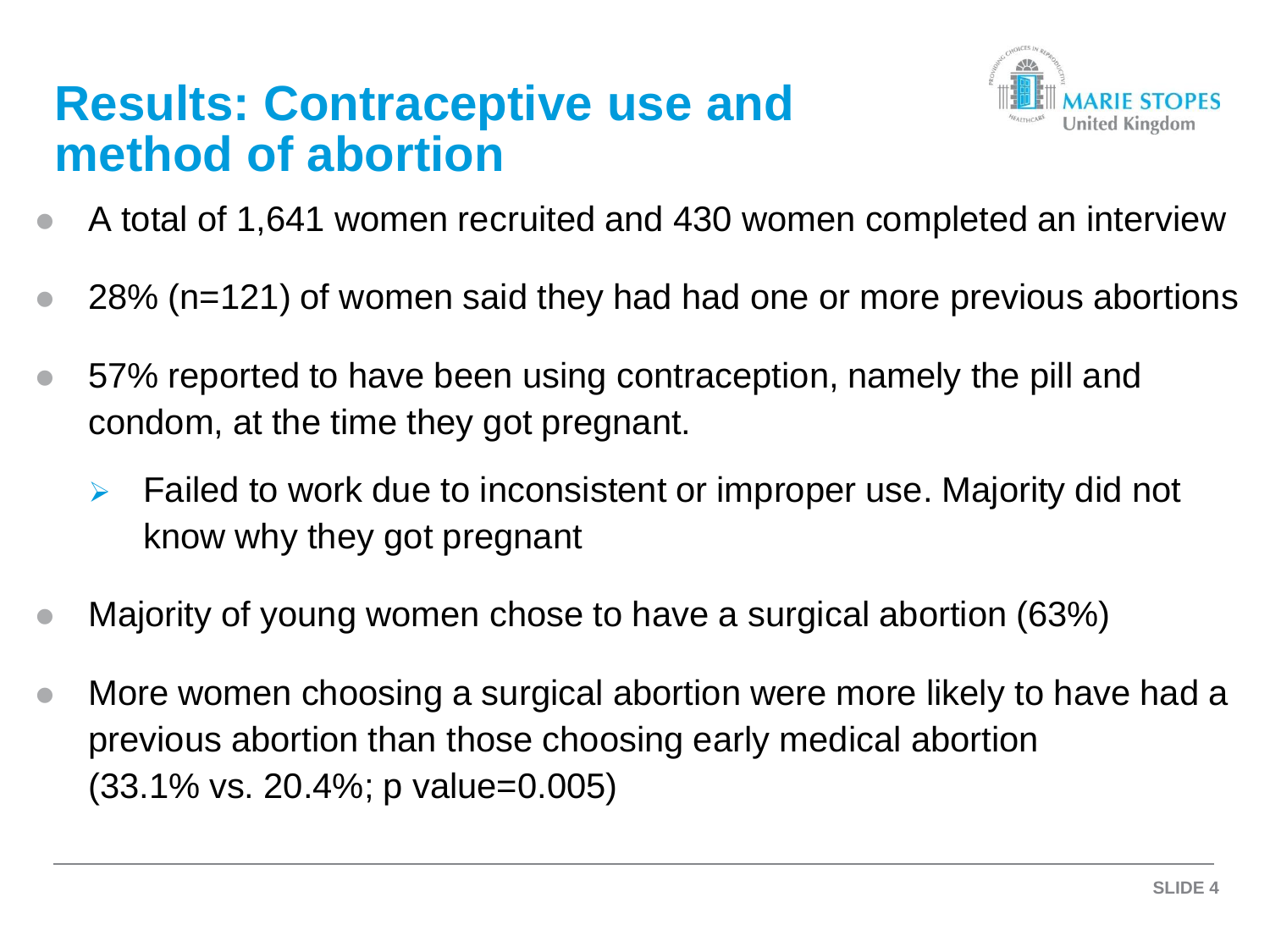## **Post abortion contraception uptake**



|                                             | Surgical | Early<br>medical | <b>Total</b><br>women | P-value |
|---------------------------------------------|----------|------------------|-----------------------|---------|
| Contraceptive uptake at<br>clinic $(n=430)$ | 84.7 %   | 68.6 %           | 79.0 %                | 0.000   |
| Contraceptive use at 4<br>weeks $(n=430)$   | 88.2 %   | 80.3 %           | 85.6%                 | 0.026   |

- More women who had a surgical abortion compared to those who had a medical abortion left the clinic with a method of contraception
- Women were less likely to be using contraception at 4 weeks if they:
	- had an EMA compared to surgical (80% vs. 88%; p=0.026)
	- $\triangleright$  from a black ethnic group compared to white and other ethnic group (73% vs. 88% & 86%; p=0.018)
- **SLIDE 5** No difference between women who had more than one abortion and those who had one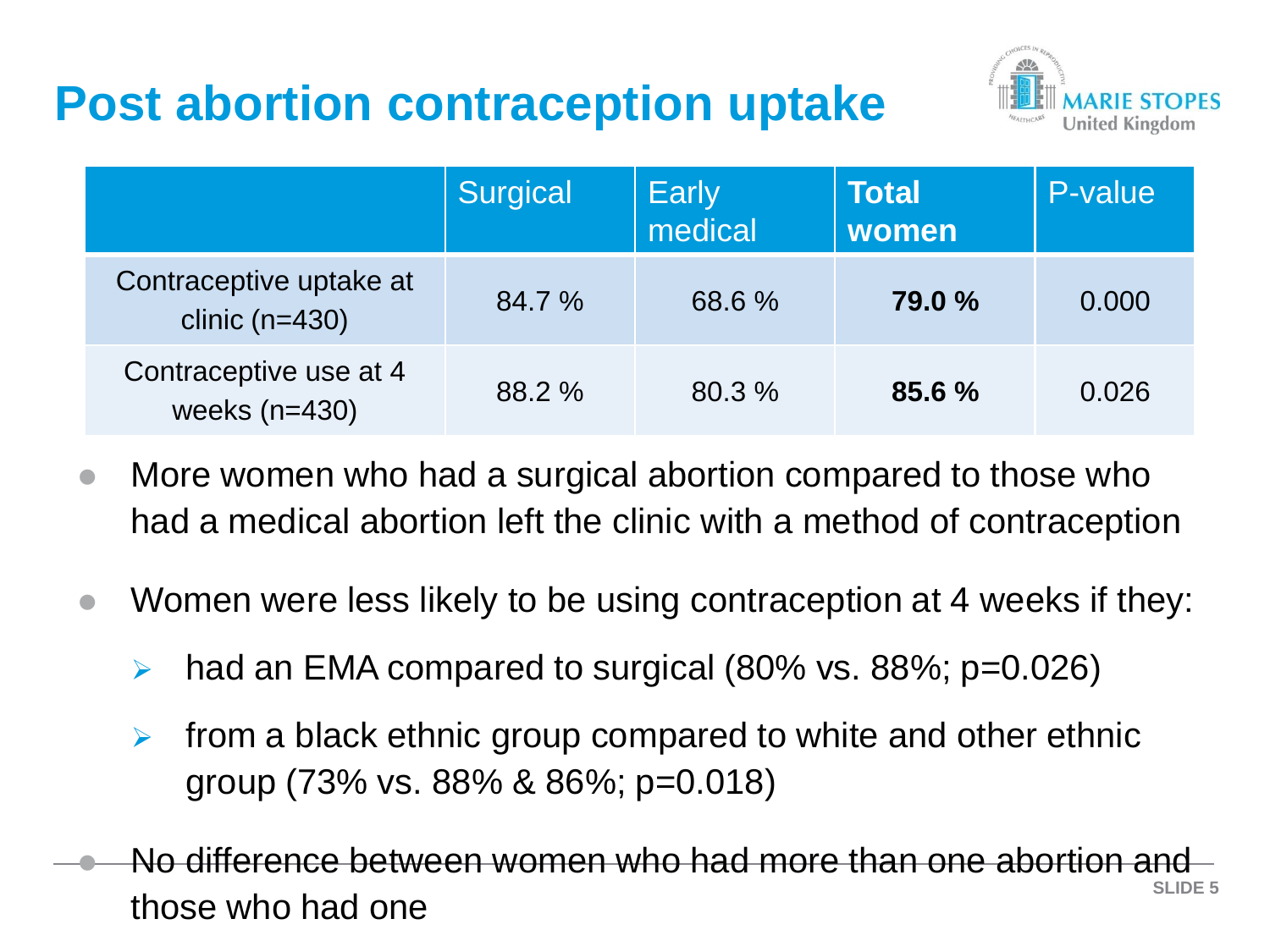#### **Choice of contraceptive method post abortion from MSI by method of abortion (n=420) (%)**





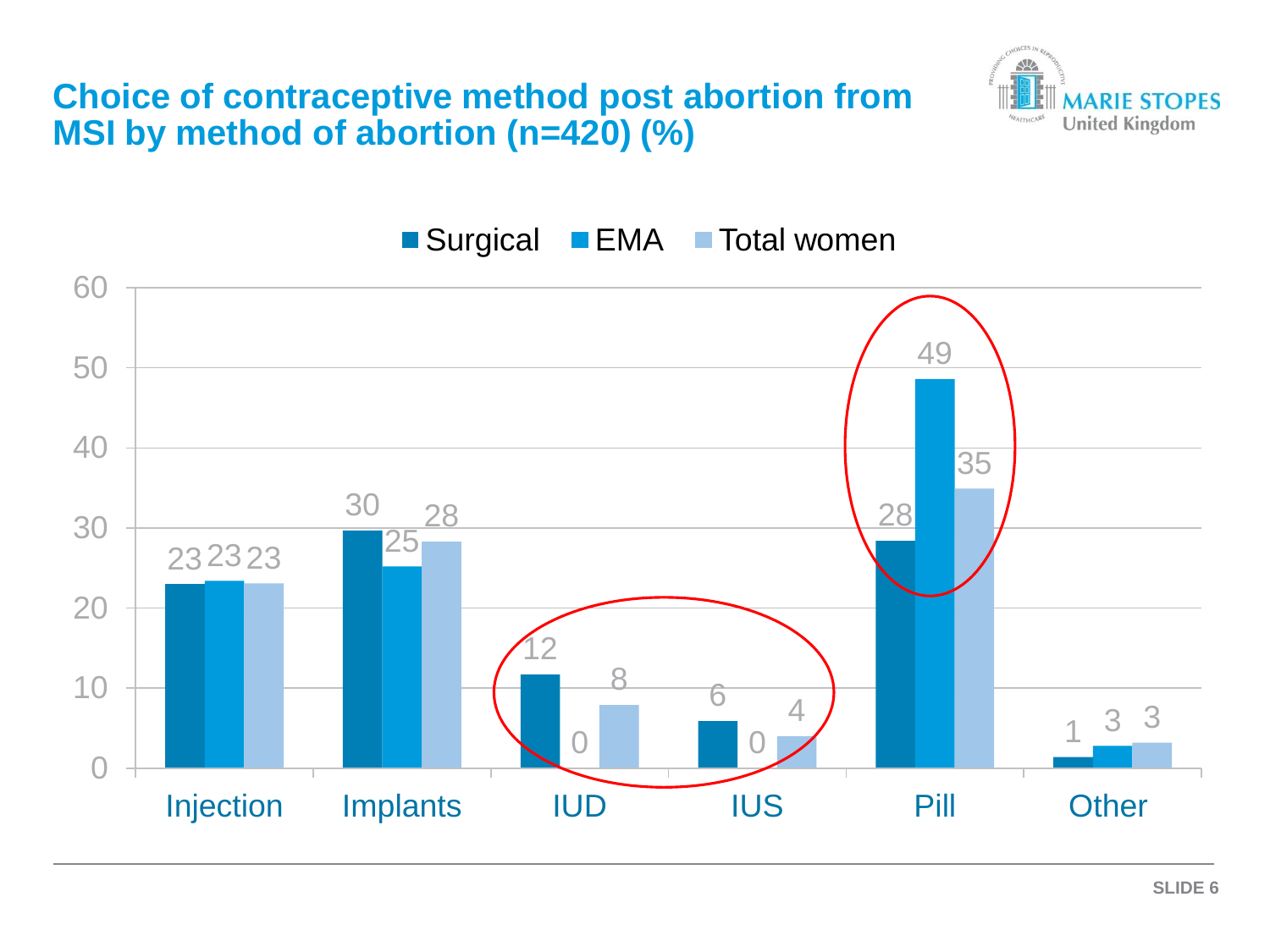### **Use of LARC methods**



- 63% of all young women received a LARC method from MSI
- Women were more likely to start using a LARC method if they:
	- had a surgical abortion compared to a medical abortion (70% vs. 50%; p=0.000)
	- $\triangleright$  had a previous abortion compared to women who had an abortion for first time (74% vs. 59%; 0.009)
- An equal proportion of women who had a surgical and medical started the injection (25% and 25%) and small difference for implants (30% vs. 25%)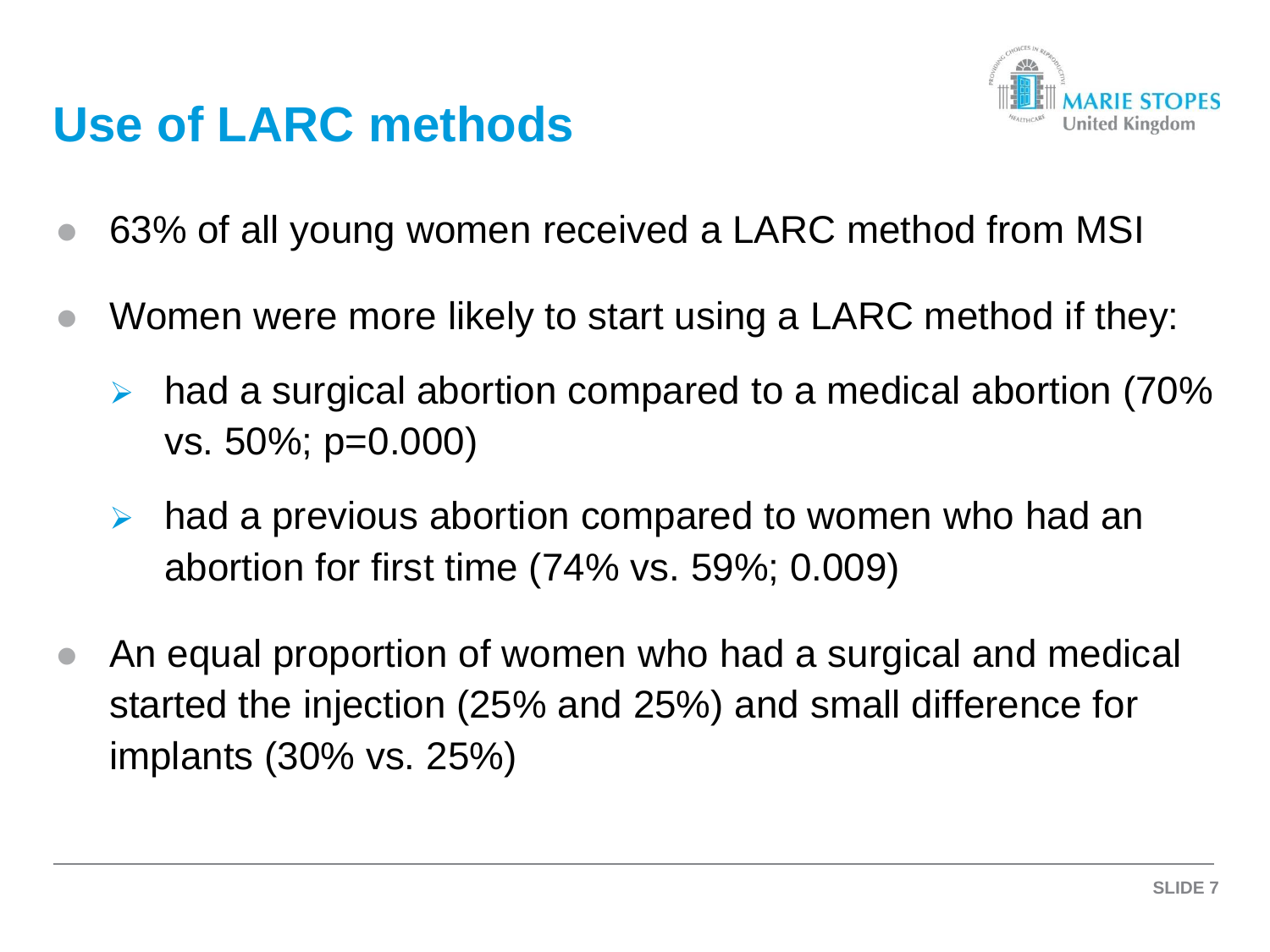# **Conclusion**



- More young women choosing medical abortion are more likely to be having an abortion for the first time
- Majority of these women (first time abortion & medical abortion) went on to take the pill post abortion
- Women who choose medical abortion are less likely to:
	- leave the clinic with a contraception method post abortion
	- start using contraception at 4 weeks
	- start a LARC method
- Identified a gap in service provision: possible tension between promoting women to have EMA and start using LARC method following abortion

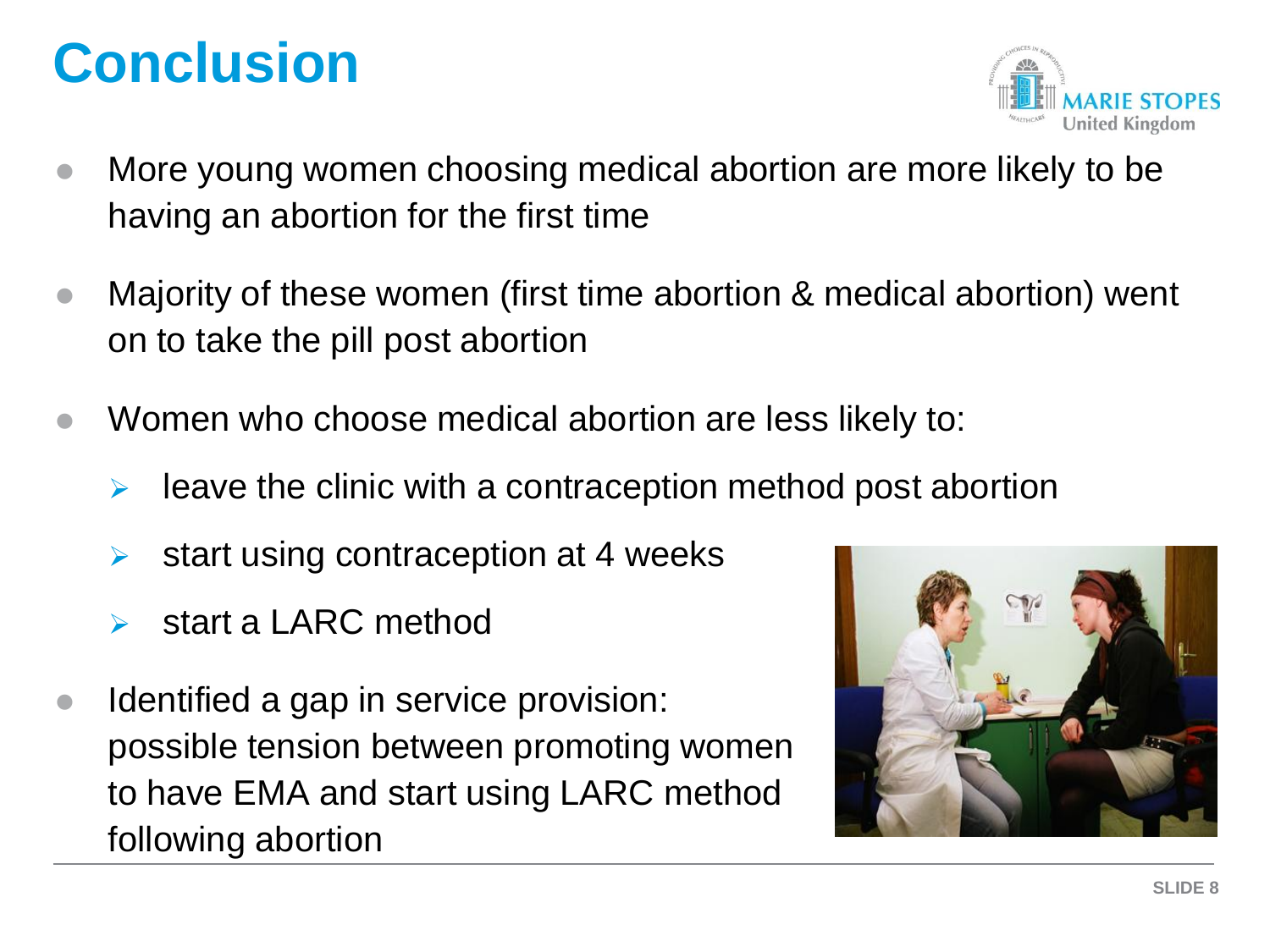# **Recommendations**



- More could be done to ensure women who choose to have EMA are provided with support and information to easily access LARC if this is their chosen method, as well as being routinely provided with a bridging method of contraception
- Improve pathways (communication) between, as well as integration of, abortion and contraception services so women can be followed up more easily and efficiently
- Since the pill is the preferred method among young women who have an EMA (and a single abortion), more needs to be done to ensure effective use and support women in this choice